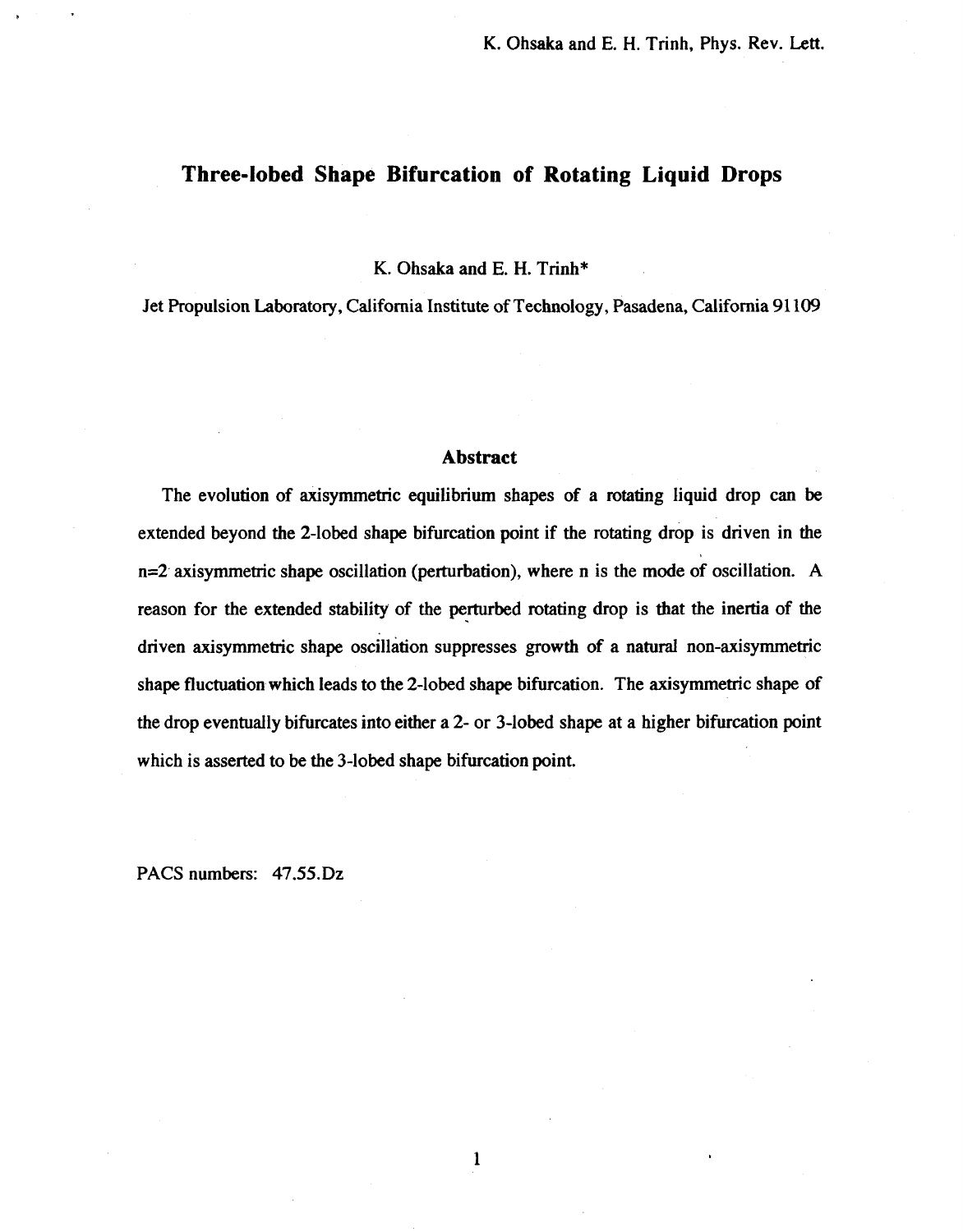The shape evolution of a rotating liquid drop subjected to an increasing angular velocity **(or** momentum) has been a subject of long-standing interest since it is related to various phenomena ranging from atomic nuclear fission to planetary rotation [ **1** I. When a spherical liquid drop, held together only by surface tension, is rotated about a vertical axis, its shape evolves into a family of axisymmetric oblate spherical shapes. The gyrostatic equilibrium shape of the drop is determined by the force balance between the capillary force created by the surface tension of the curved drop surface and the centrifugal force. With increasing angular velocity, the drop is flattened more and more until a neutral stability point is reached (a bifurcation point). By employing a method of moments, Chandrasekhar [2] showed that a family of 2-lobed equilibrium shapes were most likely evolved from the axisymmetric shape family at this bifurcation point which was denoted  $\Omega_2$  ( $\sim 0.559$ ) in the normalized angular velocity scale. - Brown and Scriven [3] extended Chandrasekhar's result by studying the three dimensional equilibrium shapes and stability of rotating drops using a computer-aided analytical technique. Brown-Scriven's results are summarized as follows: The neutral stability points of the axisymmetric shapes for bifurcating into the 3 and 4-lobed shapes exist at higher angular velocities. The bifurcation points are basically the same whether the drop **is** rotating at constant velocity **or** constant momentum. All axisymmetric shapes rotating above  $\Omega_2$  are unstable to a 2-lobed shape perturbation. The 2-lobed shape family is only stable when the drop is rotating at constant angular momentum. The 3-lobed shape family bifurcates at  $\Omega_3$  ( $\sim 0.707$ ), but is unstable to a 2lobed shape perturbation. The 4-lobed shape family bifurcates at  $\Omega_4$  ( $\approx 0.753$ ), but is unstable to both the 2- and 3-lobed shape perturbations whether the drop is rotating at constant angular velocity **or** constant angular momentum.

Experimental investigations of rotating drops can be traced back to Plateau's work **[4]** .in which a liquid drop is immersed in a liquid of similar density and is driven by a rotating shaft. Plateau observed that the drop evolved through a sequence of shapes, axisymmetric, ellipsoidal and 2-lobed shapes, and eventually broke away from the shaft. Hateau's

2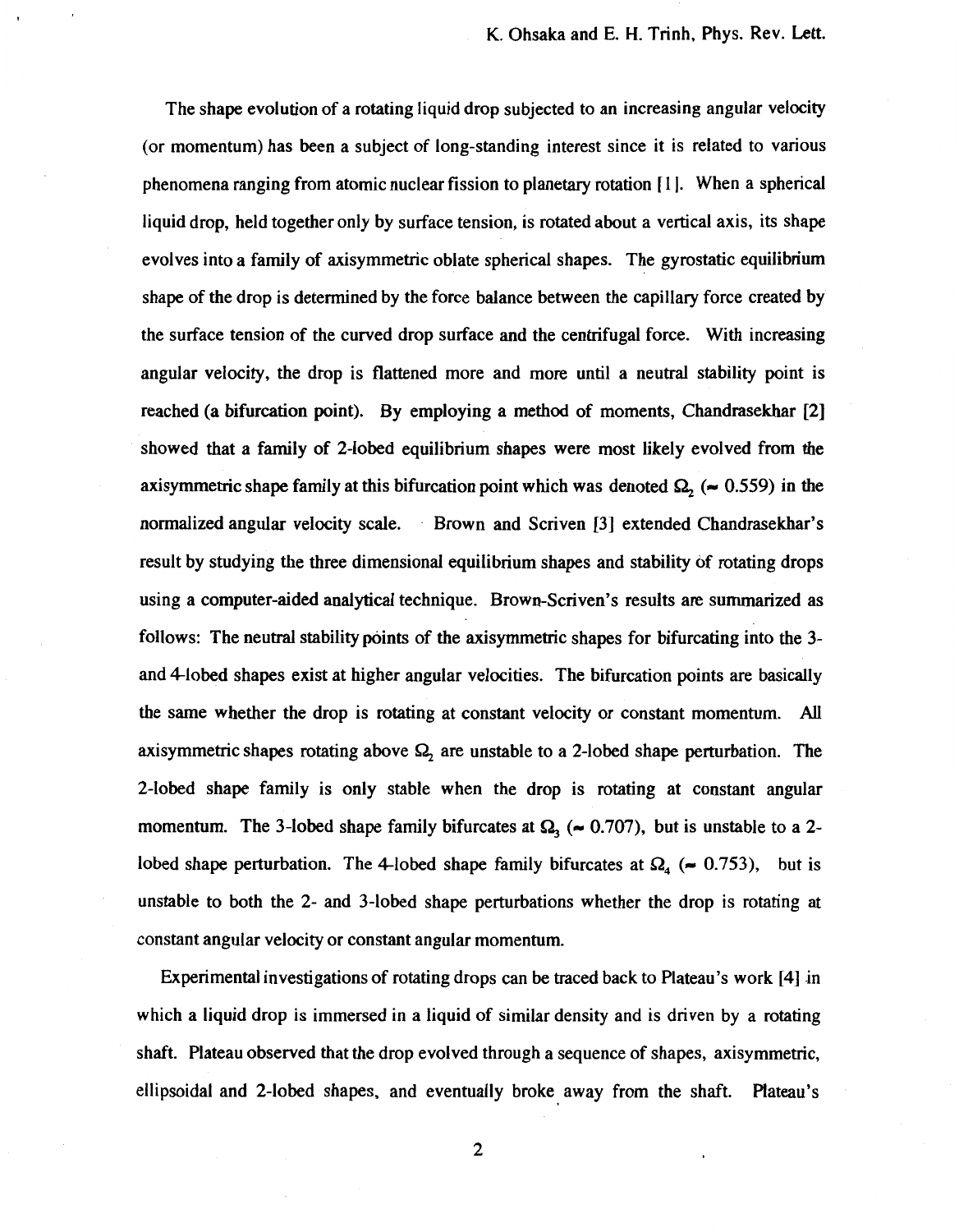experimental setting roughly corresponds to the Brown-Scriven analysis with constant angular velocity. Subsequently, several experimental investigations were performed to test theoretical predictions **[5-8J.** Wang et al. **[5,8]** performed the experiments onboard the Space Shuttle in which a microgravity environment was realized. Under microgravity conditions, the drop deformation due to the Earth gravity is minimized to a negligible level; thus, the experiment can be performed in the conditions which are assumed in the theory. Wang et al's experimental setting consists of acoustic levitation of a drop in air and exerting an acoustic torque on it, which corresponds to the Brown-Scriven analysis with constant angular momentum. Wang et al. confirmed that the experimental  $\Omega_2$  for spherical drops free from deformation closely agreed with the theoretical prediction. In addition, they also showed families of shape evolution diagram for initially flattened drops, with the spherical drop as the limitingcase **[8].** 

According to the Brown-Scriven analysis, the axisymmetric shapes beyond  $\Omega_2$  are unstable to small fluctuations in shape, which grow in time; thus, it seems impossible to experimentally observe the existence of  $\Omega_3$  and  $\Omega_4$ . On the contrary, one of the present authors (E. Trinh) has observed the 3-lobed shape bifurcation using an apparatus similar to the Plateau apparatus. **As** a proof of his observation, **a** photo of the **3-lobed** drop is shown in Figure **1** without describing details of the experimental procedure. **This** observation was made possible by rapidly increasing the angular velocity of the shaft passing through the **2**  lobed bifurcation point. The differential flow inside of the drop prevented the 2-lobed shape to develop before the angular velocity reached the 3-lobed bifurcation point. **As** is seen in the figure, the drop is not isolated but supported by the rotating shaft and the disc and its lobs are bent because of drag created by the host fluid. Applications of the same technique to an isolated drop levitated in gas environments have not been successful. **As** an alternative, we have come up with an idea to apply a perturbation which is favorable for axisymmetric shapes and allows us to maintain the axisymmetric shapes beyond  $\Omega_2$ . In this letter, we report a technique which can suppress the 2-lobed shape bifurcation and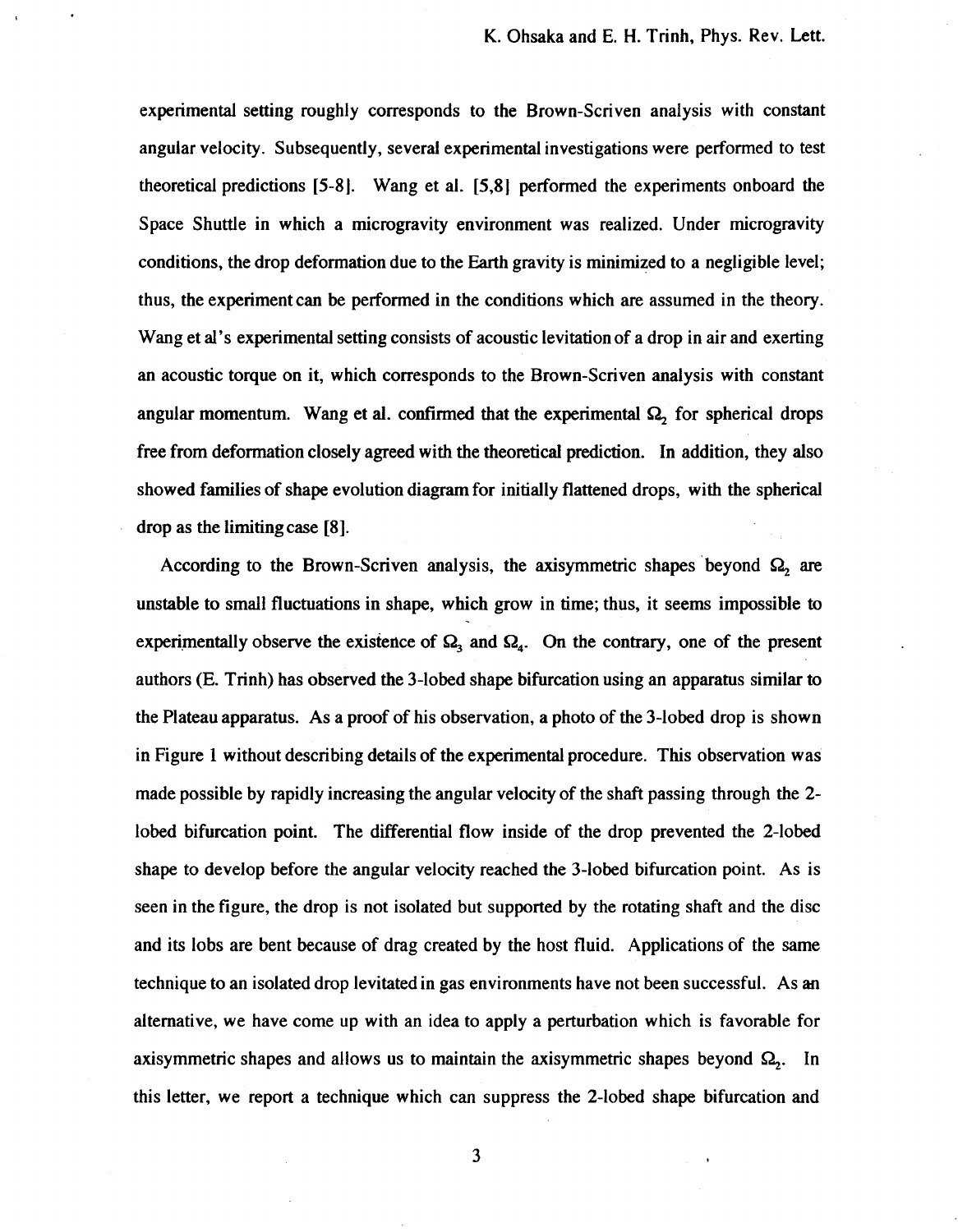maintain the axisymmetric shapes until the drop reaches a higher bifurcation point, and present evidence of 3-lobed shapes evolving at the higher bifurcation point.

Figure **2** shows the experimental apparatus originally assembled for a previous study **171**  and later modified for the present investigation. The ultrasonic driver is operated at approximately **18 kHz** and is used to generate a vertical standing wave between the driver head and the reflector for levitating a drop. Two broadband audio drivers (the second one is not shown) are placed at the bottom comers of the chamber and are facing each other at a 90" angle. These drivers are operated at approximately **1.4 kHz** and are used to generate lateral standing waves in the acoustic chamber. **A** torque is exerted on the drop by adjusting the relative phase **of** the lateral standing waves **[9].** Two cameras *are* used to record the images **of** the levitated drop. Camera **1 is** used to record the side view **of** the drop which is generally deformed into an oblate spheroid due **to** the acoustic pressure. The images are used to determine the volume and the aspect ratio a/b, where a and b are the equatorial and polar radii of the drop, respectively. Camera 2 is set to **look** down the drop through the hole made on the refl'ector and is capable of capturing the images up to **2000**  frames per second. Small **air** bubbles deliberately implanted in the drop as markers are used to determine the rotation rate by reviewing the recorded images frame by frame. The angular velocity and the corresponding radius are paired to construct the shape evolution diagram. **No** active temperature controls are employed, but the temperature inside of the chamber remains between **28** and **29 "C** throughout the measurement.

The strategy for suppressing the 2-lobed shape bifurcation is to apply a small axisymmetric n=2 shape oscillation to the rotating drop, where **n** is the mode of the shape oscillation (perturbation). The idea **of** the perturbed rotating drop is based on an expectation that the inertia of a driven n=2 axisymmetric shape oscillation prevents growth of a natural non-axisymmetric shape fluctuation that leads to the 2-lobed bifurcation. In order to induce the n=2 shape oscillation on the drop, we modulate the acoustic pressure for levitating the drop at an appropriate frequency **[IO, 1 1 1. A** preliminary experiment with

**4**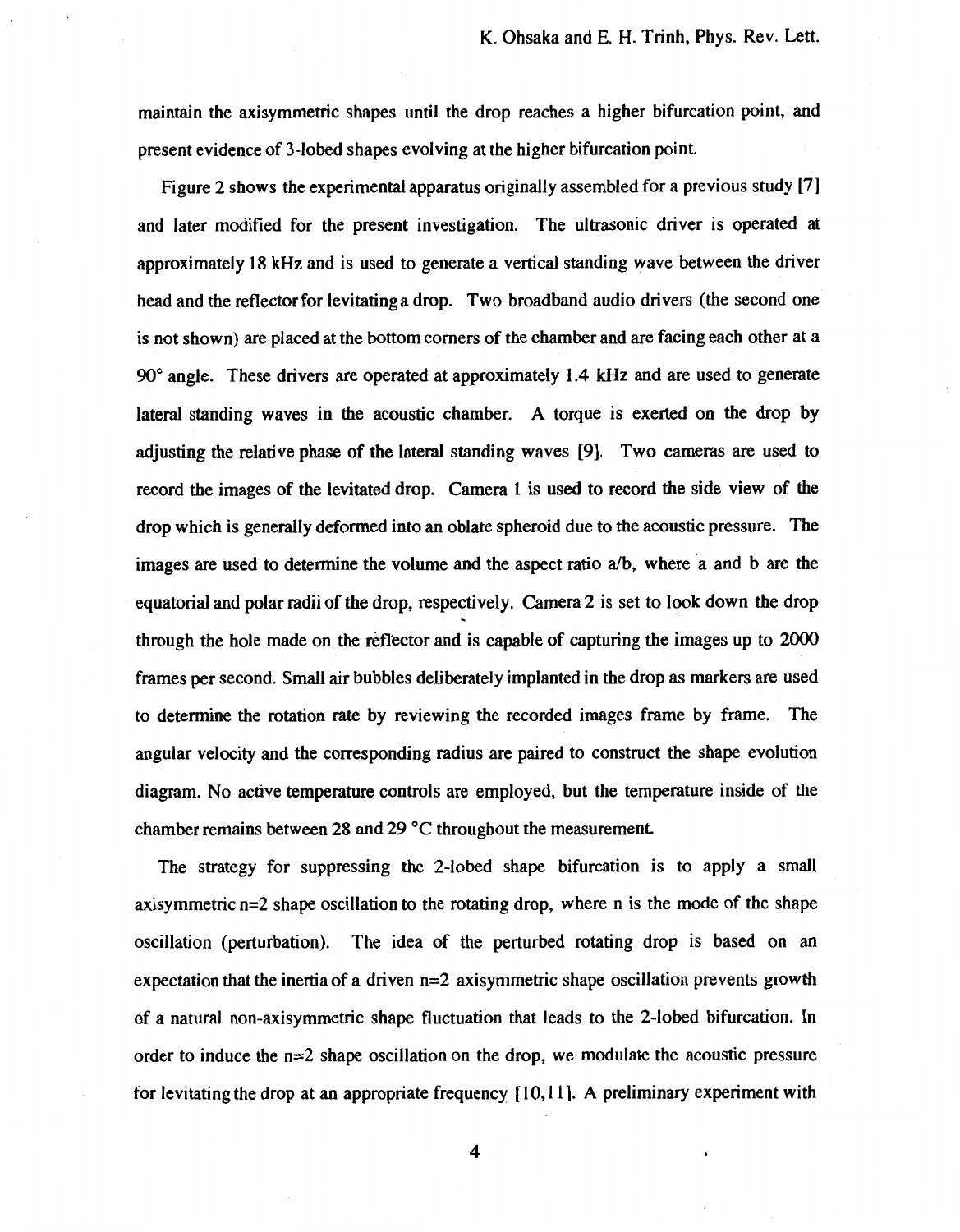pure water drops was not successful probably due to high surface tension and low viscosity **of** water; therefore, we prepared a solution which was a mixture of water **(150**  cc), PhotoFlo (0.2 cc) and glycerin. PhotoFlo was added to lower the surface tension value to 26 mN/m. The addition of glycerin improved the stability **of** the flattened drops. The drops of the solution with  $1.0 \le R_0 \le 1.3$  mm, where,  $R_0$  is the radius of the equivalent spherical drop, are mainly used in the present investigation. However, it is observed that only the drops with the narrower radius range,  $1.2 < R_0 < 1.3$  mm are more likely to maintain the axisymmetric shapes beyond  $\Omega$ <sub>2</sub>. A reason for this observation is the modulation frequency which is set at around **80** Hz.

The results **of** the present investigation are summarized in Figure 3 as a plot of the normalized angular velocity,  $\omega/\omega_0$ , vs. the normalized radius,  $R_{max}/R_0$ , where  $\omega$  is the angular velocity,  $\omega_0 = 2\pi (8\sigma/\rho R_0^3)^{1/2}$  is the n=2 shape oscillation frequency of the drop with  $\sigma$  being the surface tension and  $\rho$  the density, and  $R_{max}$  is the maximum length of the drop in the equatorial plane. The open circles represent the data obtained by two drops  $(R_0, R_1)$ = **1.0** and 1.3 mm) which are rotated without the axisymmetric n=2 shape perturbation and used to determine the 2-lobed shape. bifurcation point. The measurements were performed during both increasing and decreasing angular momentum conditions. The scattering of the data is partially due to the difference in the aspect ratio of the drops at rest. When the drop was rotated with the axisymmetric  $n = 2$  shape perturbation, in some cases, it started evolving into the 2-lobed shape at  $\Omega_2$ , but the evolution was prematurely terminated and the axisymmetric shape was restored and maintained until it reached a higher bifurcation point,  $\Omega_{\rm b}$ . In other cases, bifurcation at  $\Omega_{\rm b}$  was not notable and the drop seemed to maintain the axisymmetric shape until it reached at  $\Omega_h$ . The open triangles represent  $\Omega_h$  of 6 drops which are evolved into either the 2- **or** 3-lobed shapes. No drops bifurcated at angular velocities between  $\Omega_2$  and  $\Omega_h$ . When the drop evolved into the 2-lobed shape at  $\Omega_h$ , it rapidly expanded due to excess angular momentum. The solid circles represent the 2-lobed shape drop after the instantaneous expansion of the shape bifurcated at  $\Omega_h$ . The 3-lobed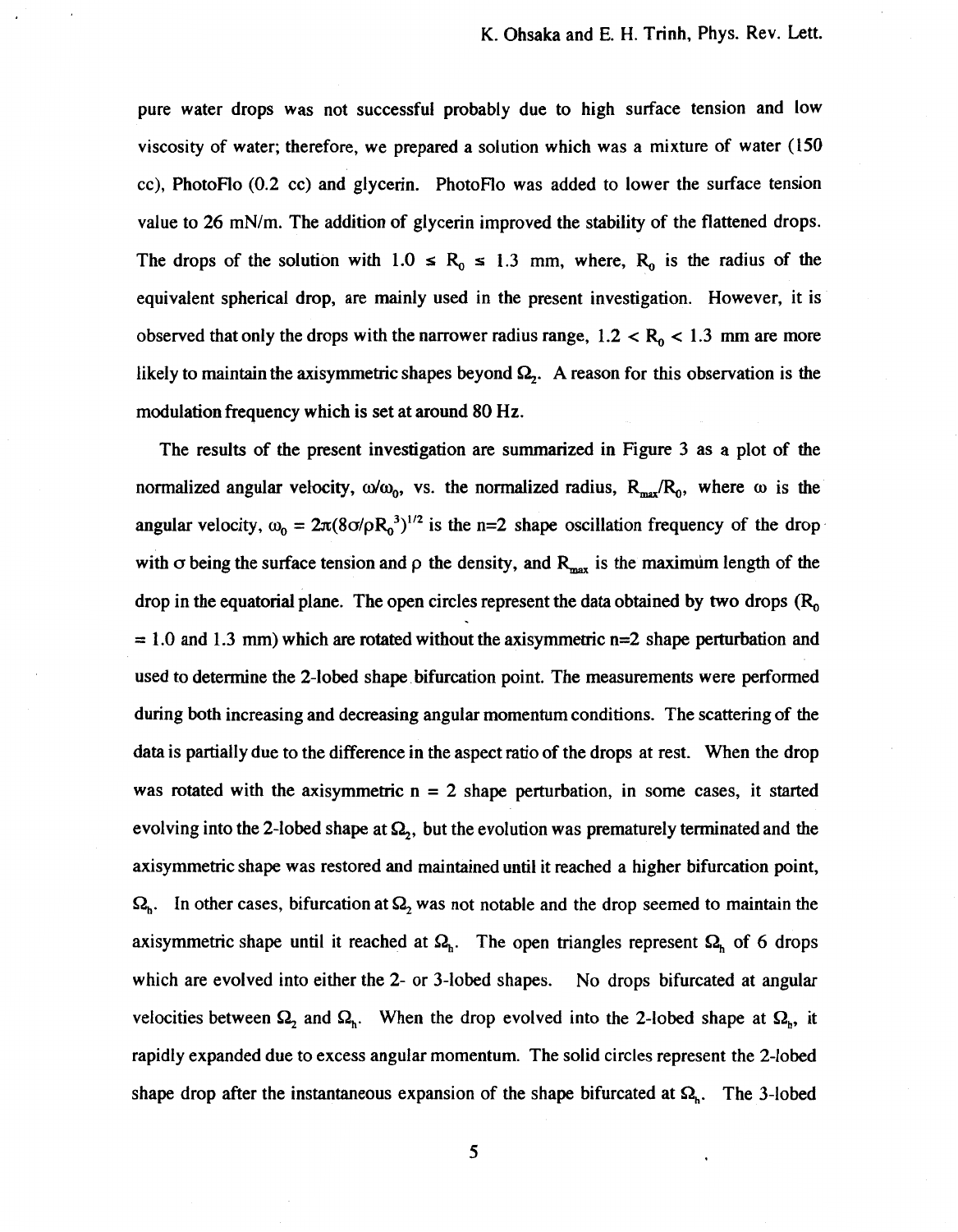shapes observed in this study were not gyrostatic equilibrium shapes, but periodically changed as the drop oscillated. The solid triangles represent the evolution of the 3-lobed shapes of the drops bifurcated at  $\Omega_h$ . The solid lines are a partial reproduction of Brown-Scriven's shape evolution diagram for rotating drops at constant angular momentum. As seen in the figure, the experimental data are poorly represented by. the theoretical curves. The main reason for this disagreement is due to the drop flattening which is unavoidable in ground-based experiments.

Figure **4** shows a sequence of the rotating drop with the 3-lobed shapes. As is seen, these 3-lobed shapes are not gyrostatic equilibrium shapes but are constantly changing as the drop rotates. The sequence approximately represents one cycle of the oscillation and one third of the rotation. The rotation rate and the oscillation rate are approximately 26 cycle/sec and **80 Hz,** respectively. The amplitude of the oscillation is proportional to the modulation amplitude and the drop shapes in the figure are produced by **a** relatively high amplitude modulation. In general, the 3-lobed shapes could be maintained for tens **of**  seconds but they subsequently evolved into the 2-lobed shapes. When the modulation was turned off, the 3-lobed shape immediately evolved into a 2-lobed shape. When the acoustic torque was gradually reduced, in some occasions, we observed that the 2-lobed shapes evolved into the 3-lobed shapes and then the axisymmetric shapes. We tried to form the **4**  lobed shapes by extending the axisymmetric shape beyond  $\Omega_h$ , but have not succeeded yet.

We have shown that a rotating liquid drop can maintain the axisymmetric shapes beyond  $\Omega_2$  if the drop is perturbed by the axisymmetric n=2 shape oscillation because the driven perturbation prevents the 2-lobed shape bifurcation. However, the drop eventually reaches *q,* and bifurcates into either the 2-lobed shape **or** the 3-lobed shape. Although the shape evolution diagram of initially flattened drops is different from that of spherical drops, we can reasonably assert that  $\Omega_h$  corresponds to  $\Omega_3$  of spherical drops because its relative position with respect to  $\Omega_2$  is comparable to that of the theoretical curves. Lee et al. [12] have analyzed the 2-lobed bifurcation point of the initially flattened drops and have shown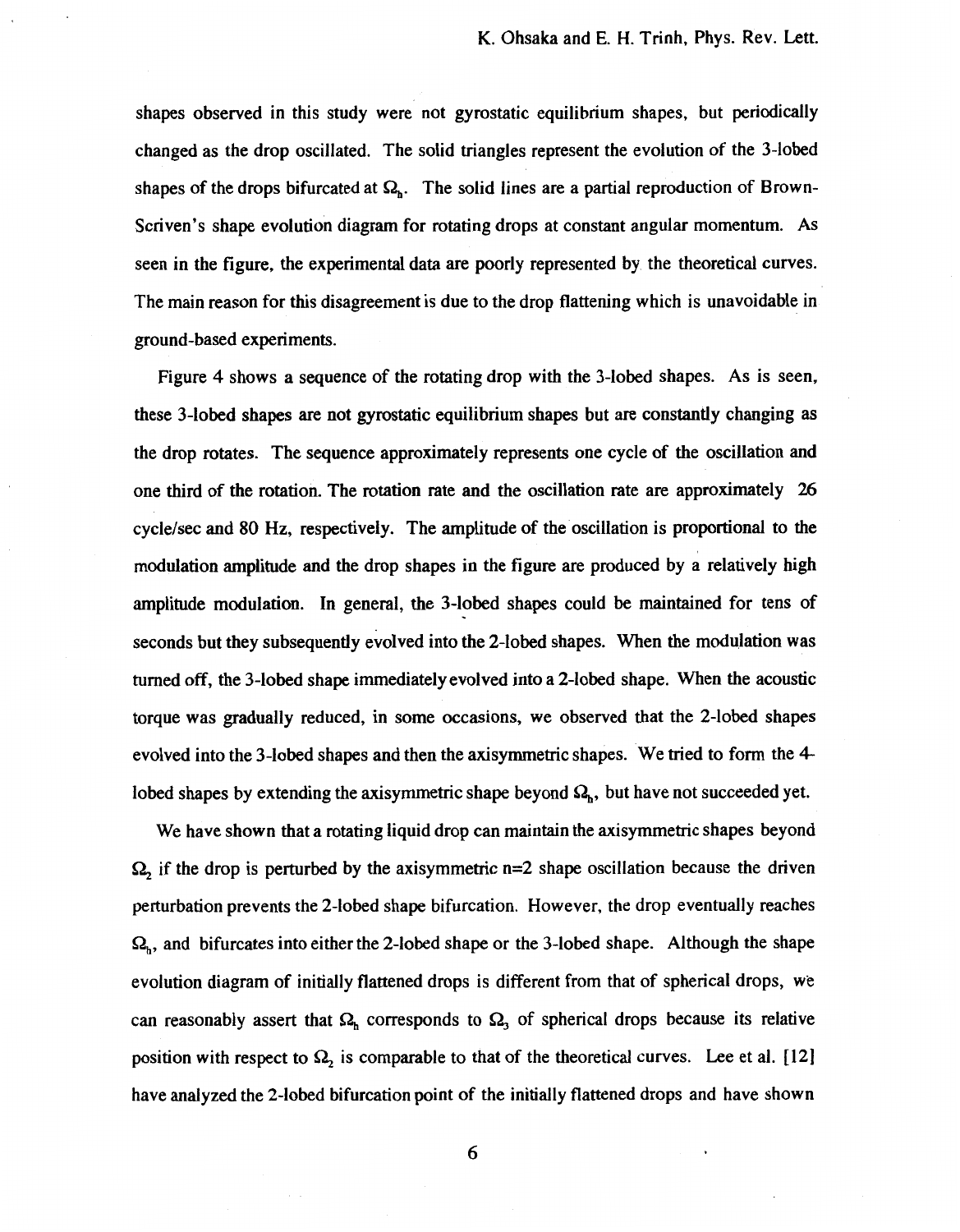that  $\Omega$ , shifts toward lower angular velocity as the initial aspect ratio of the drop increases. **Although, the analysis does not extend to the 3-lobed bifurcation point, it is plausible to**  assume that  $\Omega_3$  exhibits a similar shift. Furthermore, the formation of the 3-lobed shapes at *SZ,* **strongly supports the present assertion. We believe that the 3-lobed shape bifurcation initiates the 3-lobed shape oscillation. The direct comparison with the Brown-Scriven prediction is possible if the experiment is performed in a microgravity environment using an apparatus which is similar to the one used by Wang et a1.[8]. More rigorous interpretation of the present results requires theoretical analysis of the bifurcation of the initially flattened drops driven in a shape oscillation (forced perturbation). We speculate that the present result is** an **example of more general bifurcation conditions which determine the mode of perturbation that selectively promotes or suppresses particular bifurcations** .

**The research described in this letter was carried out at the Jet Propulsion Laboratory, California Institute of Technology, under contract with the National Aeronautics and Space Administration.**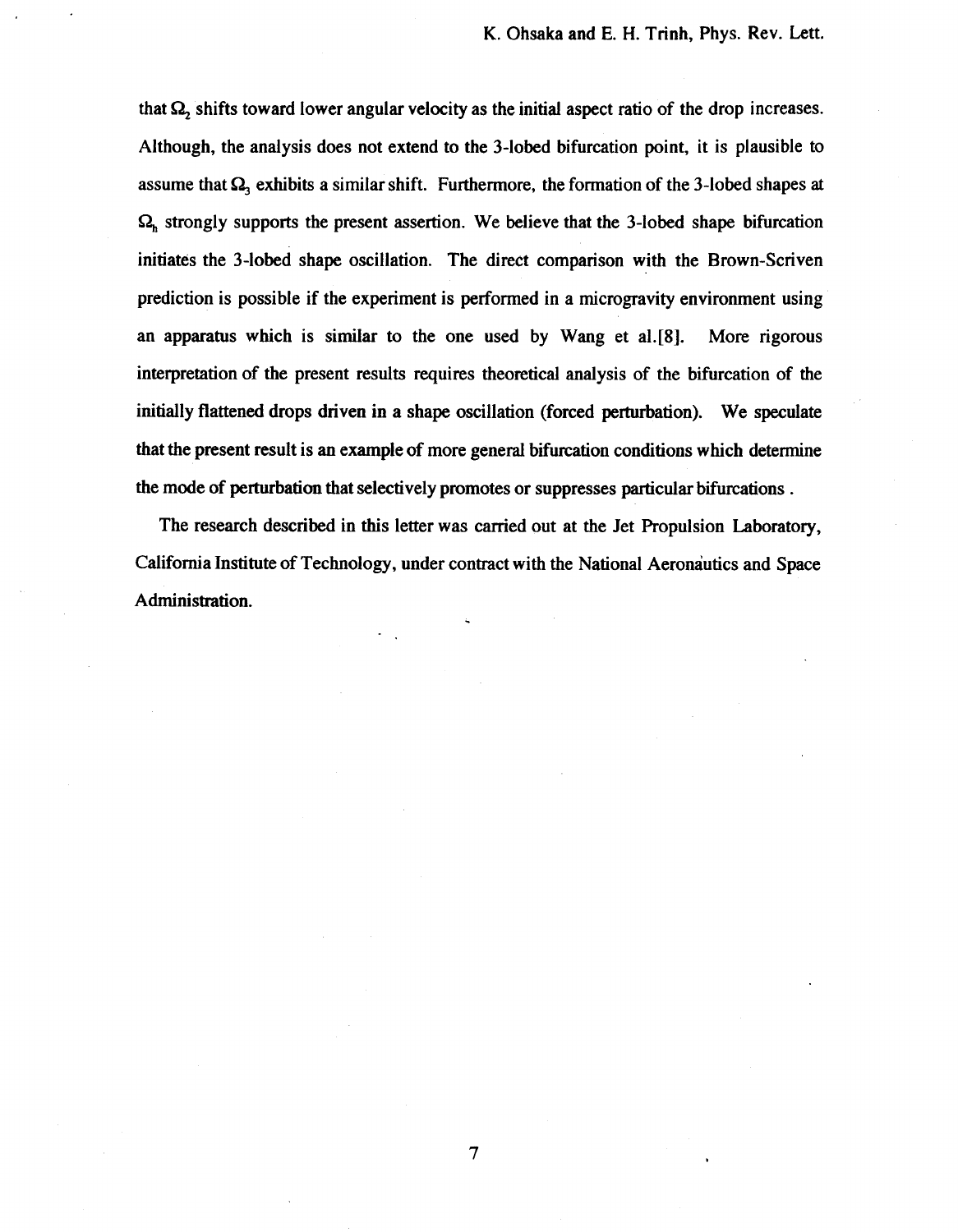## **References**

\* Currently at the NASA Headquarters, Washington D.C.

- [ **11** N. Bohr and **J. A.** Wheeler, Phys. Rev. **56, 426 (1939); S.** Cohen, R. Plasil and W. **J.** Swiatecki, Annls Phys. **8 2, 557 (1974);** W. **J.** Swiatecki, hoc. Intl. Colloqui. on Drops and Bubbles (ed. D. J. Collins, M. **S.** Plesset **and** M. M. Saffren), JPL Pasadena (1974).
- **[2] S.** Chandrashekar, Proc. **R.** *Soc.* London **A286, 1 (1965).**
- **[3]** R. A. Brown and L. **E.** Scriven, Proc. R. *Soc.* London **A371, 331 (1980).**
- **[4] J.** A. **F.** Plateau, Ann. Rep. to the Board of Regents **of** the Smithsonian Institution, pp. **270-285,** Washington D.C. **(1 863).**
- **[5]** T. *G.* Wang, **E. H.** Trinh, **A.** P. Croonquist and **D.** D. Elleman, Phys. Rev. Lett. **5 6, 452 (1986).**
- **[6] W. K.** Rhim, **E.** H. Trinh, **S.** Chung and **D.** D. Elleman, *MRS* Symposium Proc. **87, 329 (1987).**
- **[7] A. Biswas, E. W. Leung and E. H. Trinh, J. Acoust. Soc. Am. <b>69,** 1634 (1991).
- **[8]** T. *G.* Wang, A. **V.** Anilkumar, C. P. Lee and **K.** C. Lin, J. Fluid Mech. **276, 389 (1 994).**
- **[9]** F. H. Busse and **T.** *G.* Wang, **J.** Acoust. *Soc.* Am. **6 9, 1635 (1981).**
- **[lo]** P. L. Marston and R. **E.** Apfel, **J.** Colloid Interface Sci. **68, 280 (1979).**
- **[l 11 E.** H. Trinh, D. B. Thiessen and R. *G.* Holt, **J.** Fluid Mech. **364, 253 (1998).**
- **1121** C. P. Lee, **A. V.** Anilkumar,A. B. Hmelo and T. *G.* Wang, **J.** Fluid Mech. **354, 43**  ( **1998).**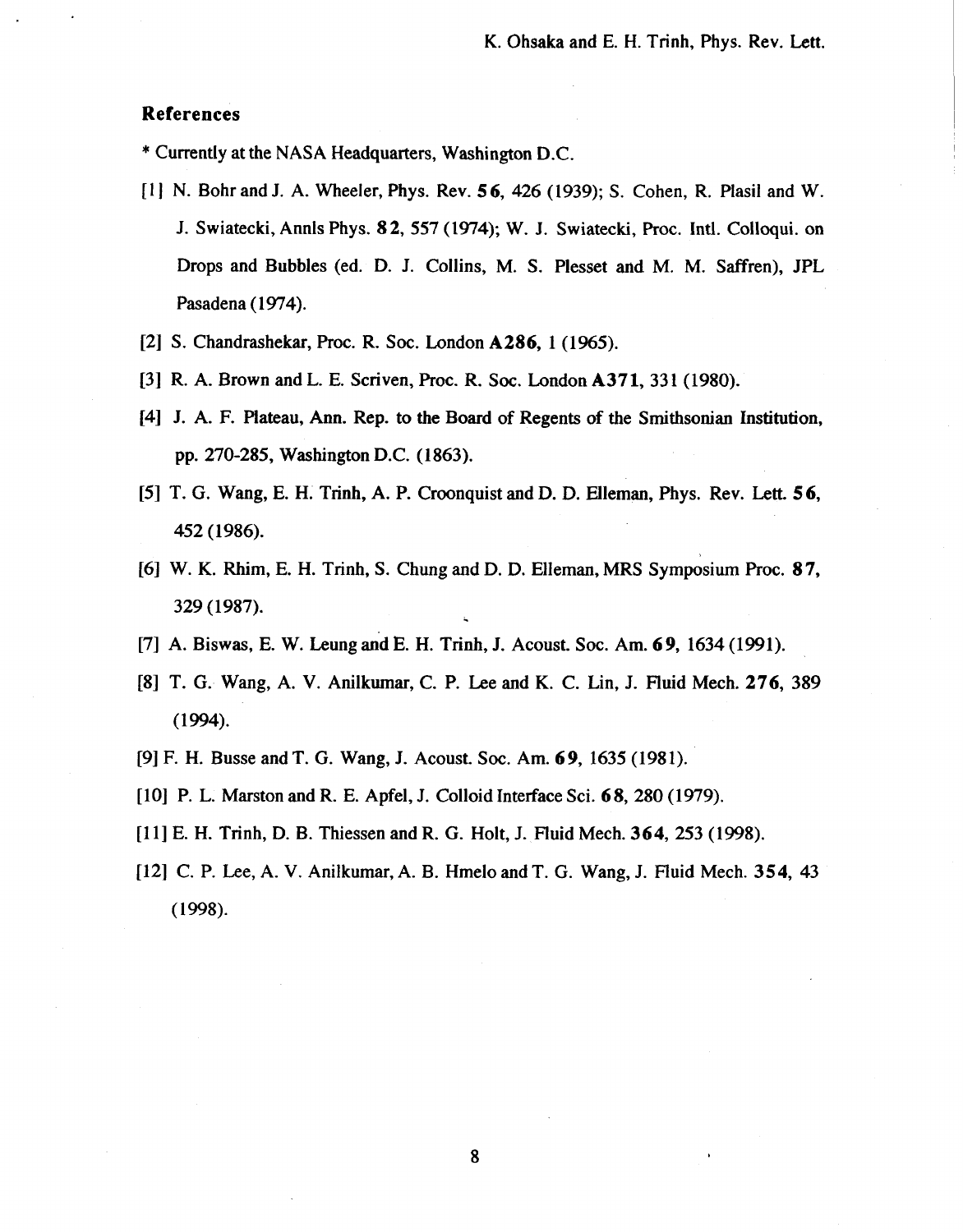## **Captions**

**Figure 1. An example of the drop rotating in the 3-lobed shape.** 

- **Figure 2. Schematic diagram of experimental apparatus showing the key parts.**
- **Figure 3. Summary of the results plotted in the normalized angular velocity vs. normalized radius coordinates along with the theoretical prediction.**

**Figure 4. A sequence of a rotating drop evolved at the 3-lobed shape bifurcation point.**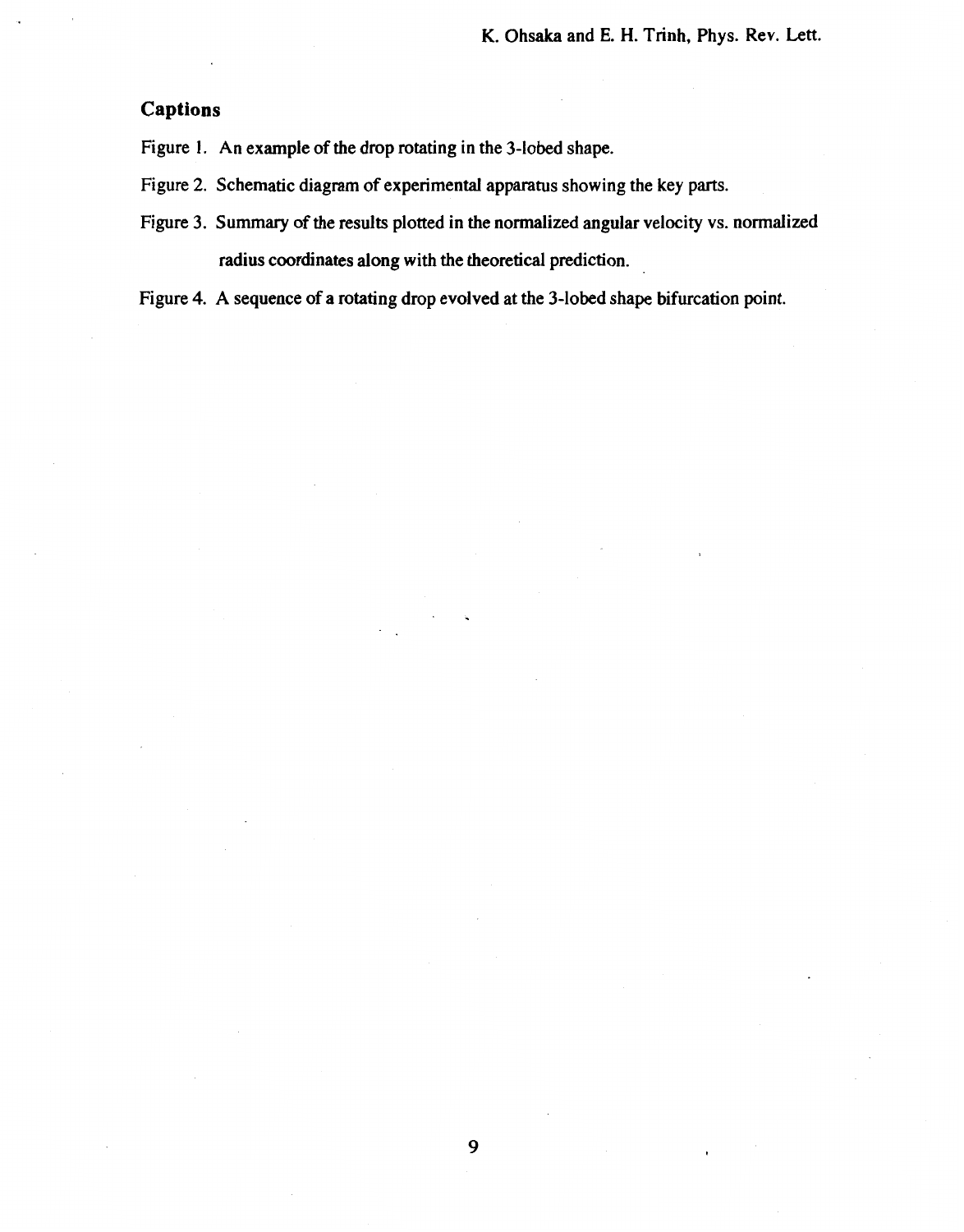

 $F_{\lambda}$ .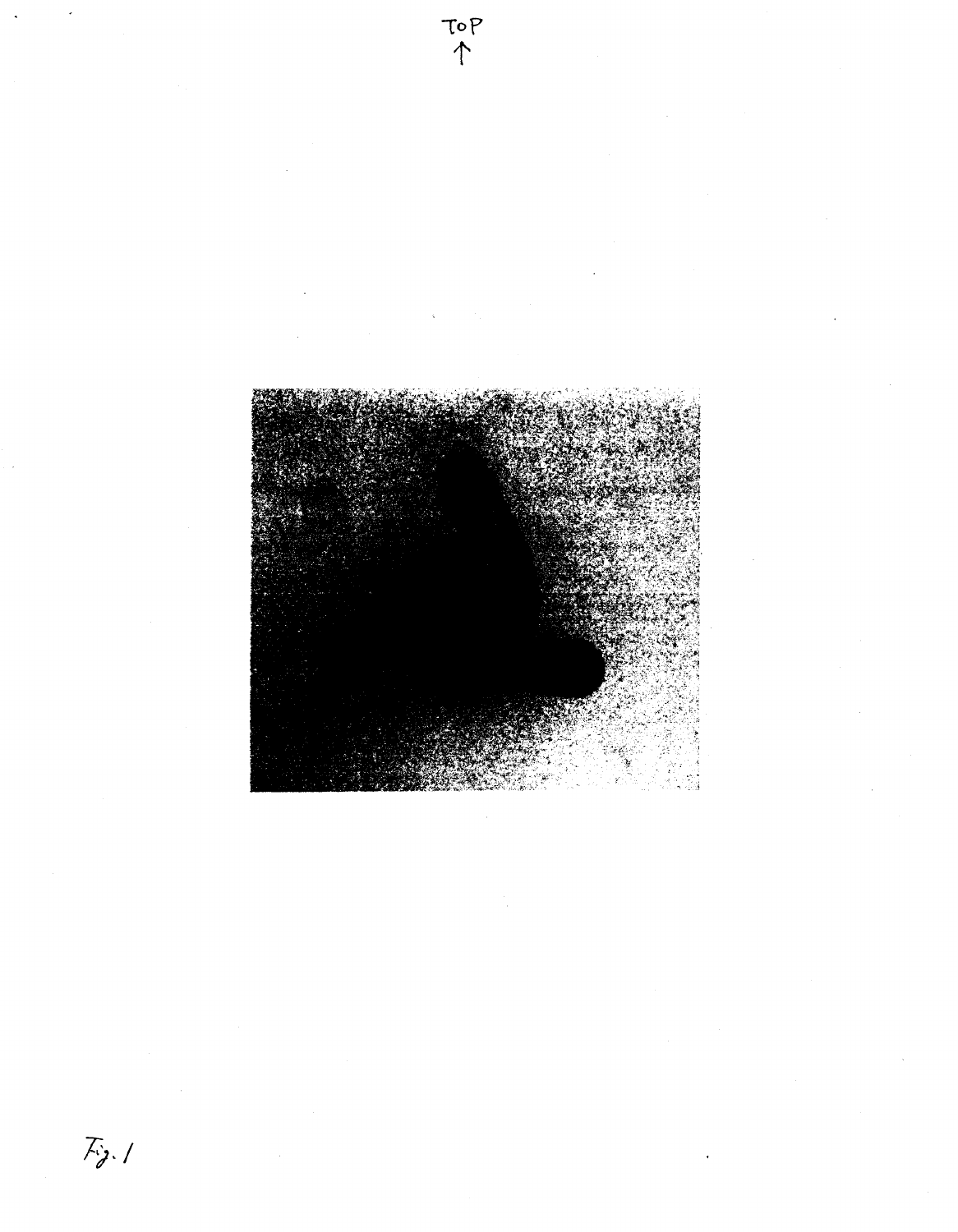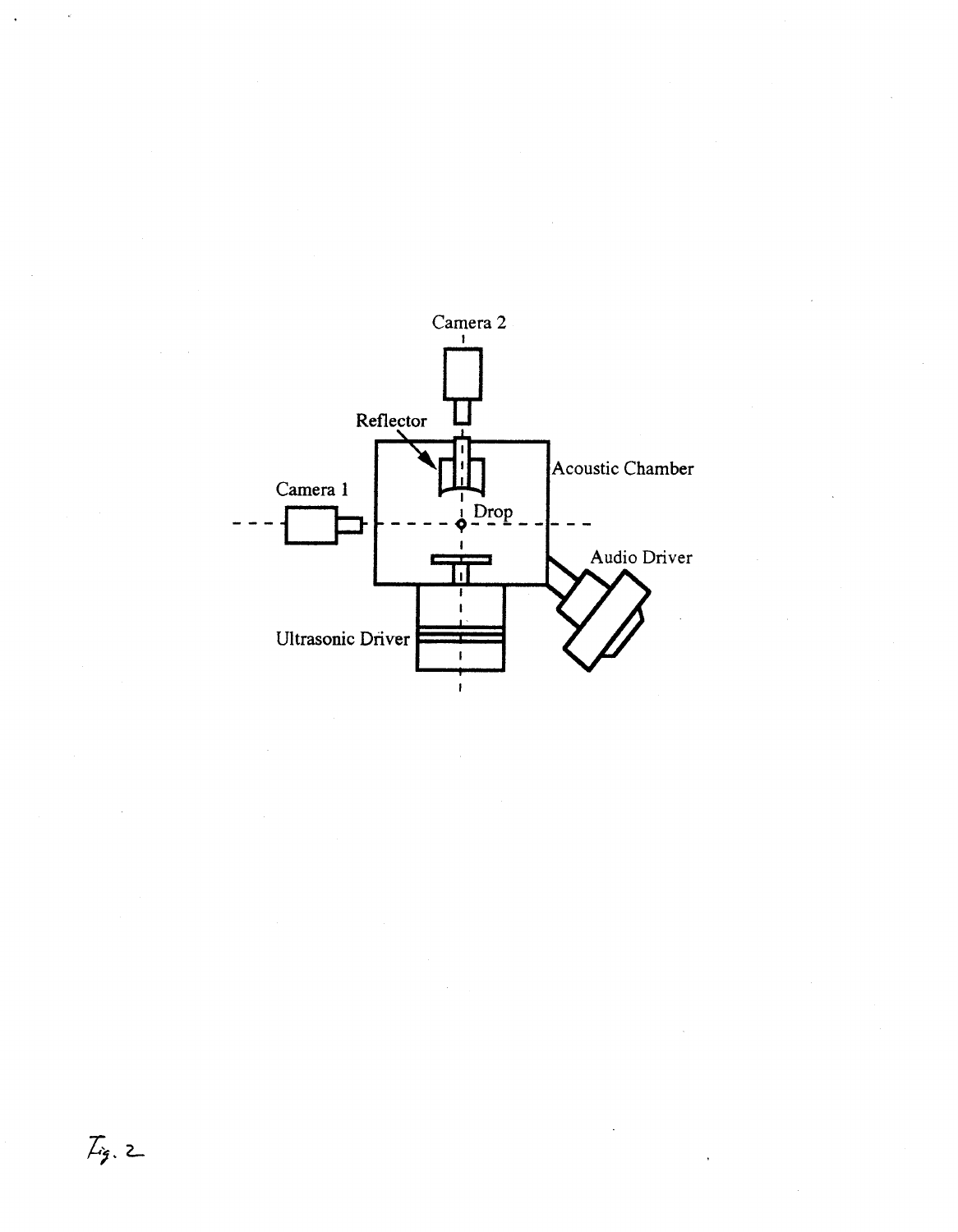